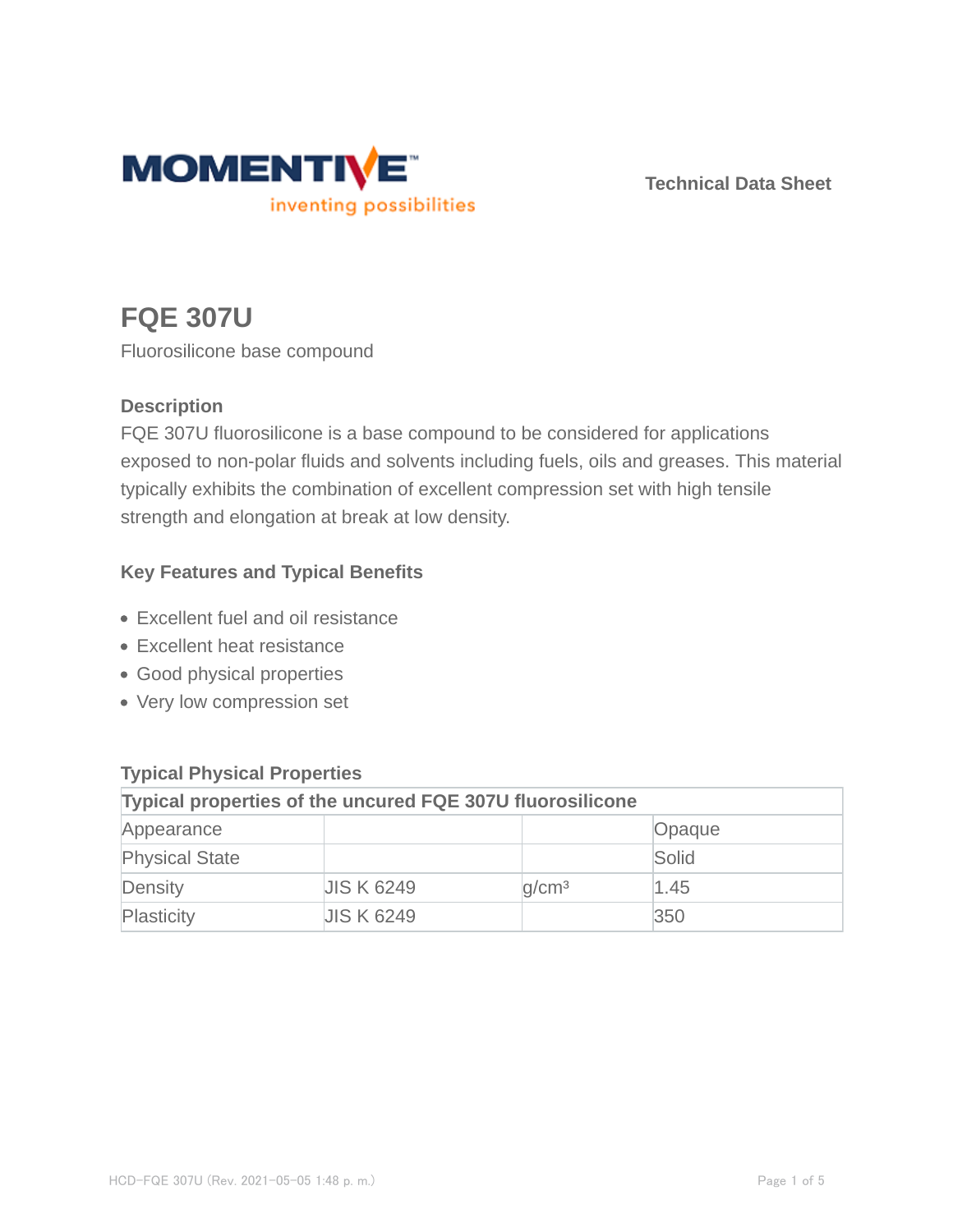| Typical properties of the vulcanized rubber                               |                            |               |      |  |  |  |
|---------------------------------------------------------------------------|----------------------------|---------------|------|--|--|--|
| 100 pbw FQE 307U fluorosilicone with 0.8 pbw 2,5-dimethyl-2,5-di(tert-    |                            |               |      |  |  |  |
| butylperoxy) hexane (50%).                                                |                            |               |      |  |  |  |
| Vulcanization conditions: 10min/170 °C, post-curing: 4h/200 °C in hot air |                            |               |      |  |  |  |
| <b>Hardness</b>                                                           | <b>JIS K 6249</b>          | Shore A       | 70   |  |  |  |
| Tensile strength                                                          | <b>JIS K 6249</b>          | <b>MPa</b>    | 10.5 |  |  |  |
| Elongation at break                                                       | <b>JIS K 6249</b>          | $\%$          | 260  |  |  |  |
| Tear strength                                                             | <b>JIS K 6252 Crescent</b> | N/mm          | 14   |  |  |  |
| Tear strength                                                             | ASTM D 624 die B           | N/mm          | 18   |  |  |  |
| <b>Compression Set</b><br>(22h/180 °C)                                    | <b>JIS K 6249</b>          | $\frac{0}{0}$ | 5    |  |  |  |

Using other peroxides might result in different mechanical properties.

| Properties after heat aging (Change) |          |
|--------------------------------------|----------|
| 70h/225 °C                           |          |
| <b>Hardness</b>                      | $+1$ pt. |
| Elongation at break                  | $-24%$   |
| Tensile strength                     | $-19%$   |

Typical properties are average data and are not to be used as or to develop product specifications.

#### **Potential Applications**

FQE 307U fluorosilicone is an excellent candidate to consider for applications like:

- O-Rings
- Dynamic valves
- Diaphragms
- Seals and gaskets in contact with fuels, oils or greases

Customized ready-to-use compounds are available from Momentive.

#### **Processing Considerations**

Crosslinking can be carried out with most peroxides commonly used for the press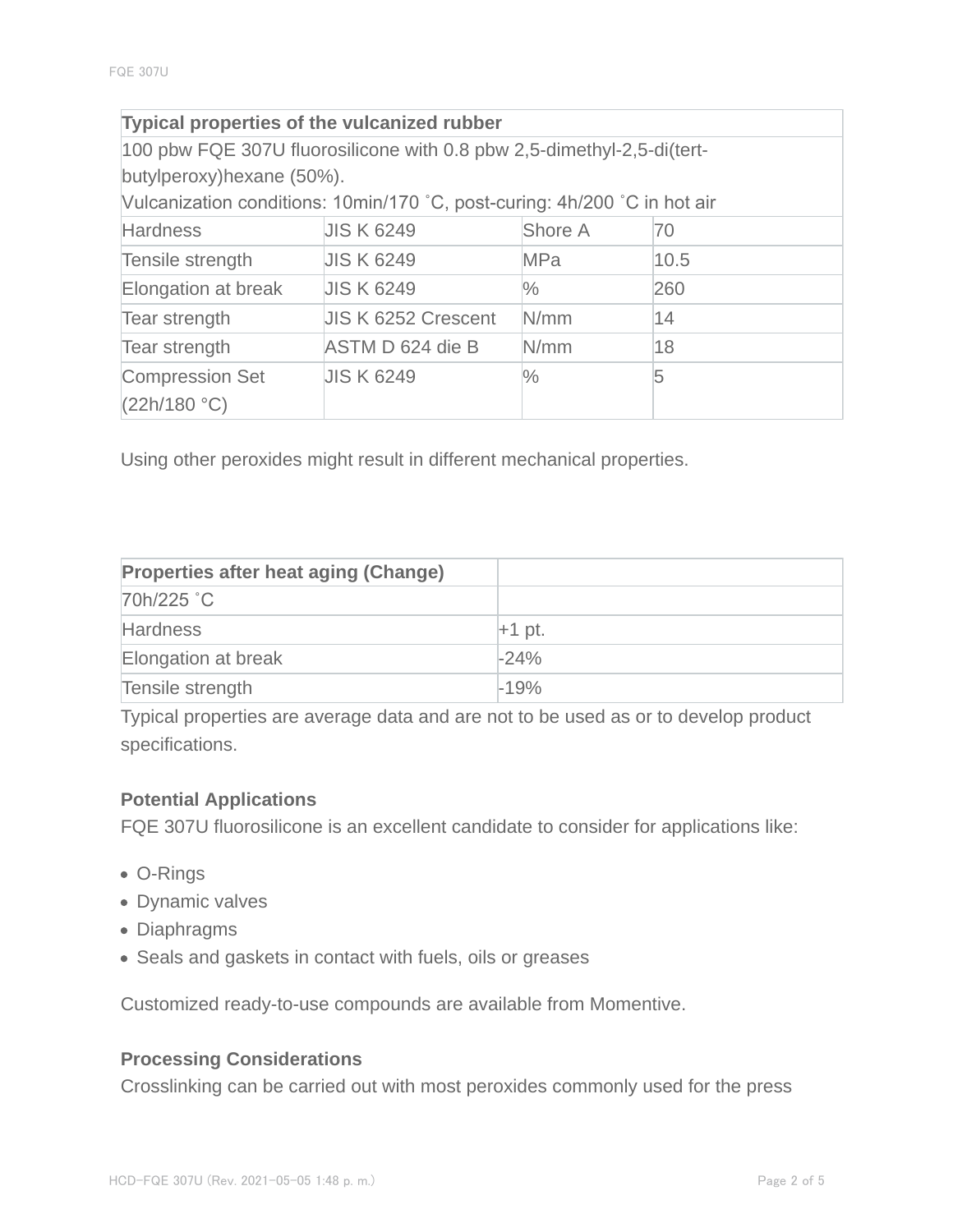molding. While the crosslinking agent is being incorporated, the temperature of the compound should not exceed 40 °C. The rolls of the mixing mill should always be well cooled.

#### **Packaging**

FQE 307U fluorosilicone is available in 20 kg boxes.

#### **Compliance**

FQE 307U fluorosilicone is not compositionally compliant with 21 CFR §177.2600.

#### **Patent Status**

Nothing contained herein shall be construed to imply the nonexistence of any relevant patents or to constitute the permission, inducement or recommendation to practice any invention covered by any patent, without authority from the owner of the patent.

#### **Product Safety, Handling and Storage**

Customers should review the latest Safety Data Sheet (SDS) and label for product safety information, safe handling instructions, personal protective equipment if necessary, emergency service contact information, and any special storage conditions required for safety. Momentive Performance Materials (MPM) maintains an aroundthe-clock emergency service for its products. SDS are available at www.momentive.com or, upon request, from any MPM representative. For product storage and handling procedures to maintain the product quality within our stated specifications, please review Certificates of Analysis, which are available in the Order Center. Use of other materials in conjunction with MPM products (for example, primers) may require additional precautions. Please review and follow the safety information provided by the manufacturer of such other materials.

#### **Limitations**

Customers must evaluate Momentive Performance Materials products and make their own determination as to fitness of use in their particular applications.

#### **Contact Information**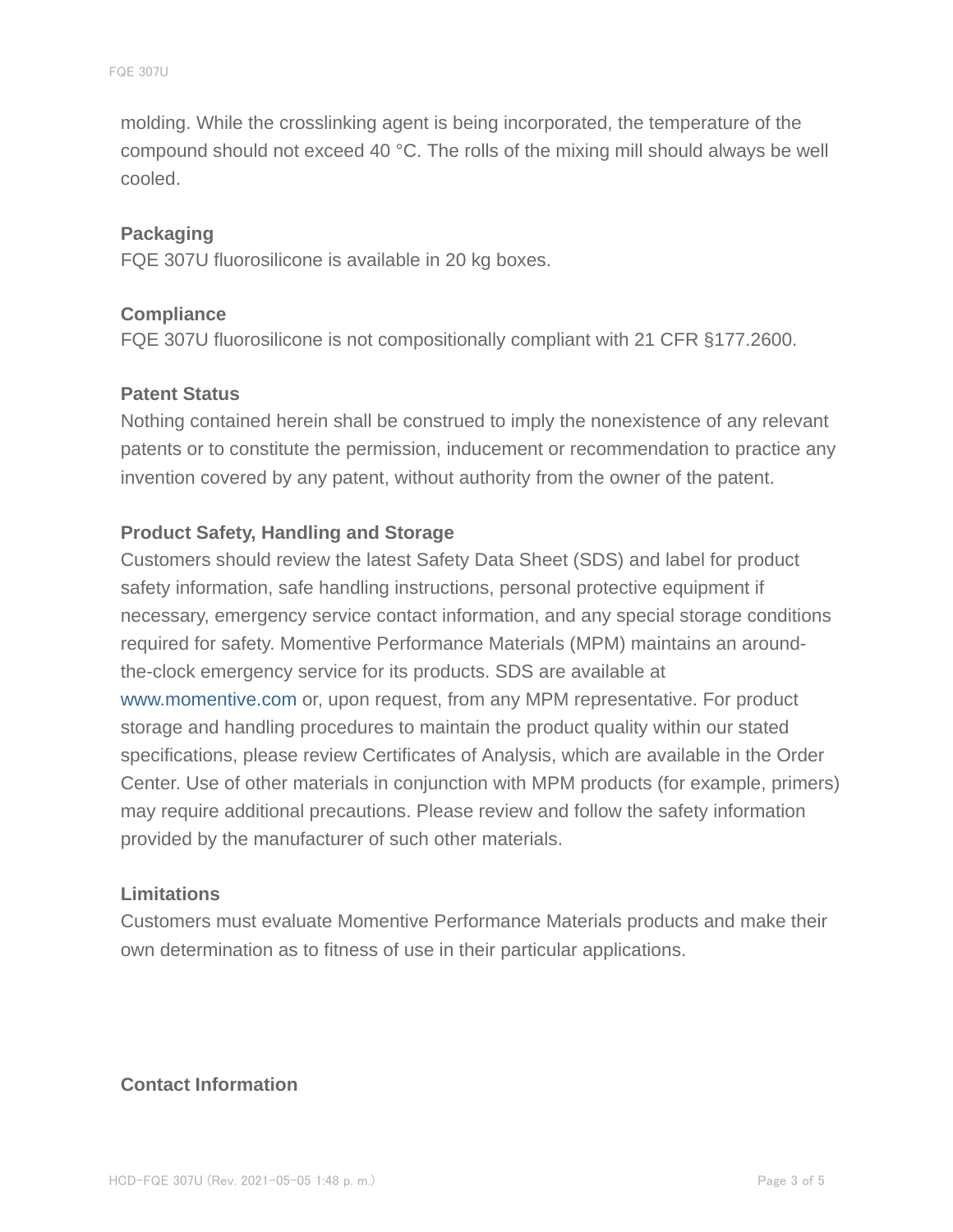#### Email

#### commercial.services@momentive.com

#### **Telephone**

| <b>Americas</b>      | <b>Latin America</b> | <b>EMEAI- Europe, Middle</b><br>East, Africa & India | <b>ASIA PACIFIC</b> |
|----------------------|----------------------|------------------------------------------------------|---------------------|
| +1 800 295 2392      | <b>Brazil</b>        | <b>Europe</b>                                        | <b>China</b>        |
| Toll free*           | +55 11 4534 9650     | +390510924300                                        | 800 820 0202        |
| +704 805 6946        | Direct Number        | Direct number                                        | Toll free           |
| <b>Direct Number</b> |                      |                                                      | +86 21 3860 4892    |
|                      |                      |                                                      | Direct number       |
| *All American        | <b>Mexico</b>        | India, Middle East &                                 | Japan               |
| countries            | +52 55 2169 7670     | <b>Africa</b>                                        | +81 3 5544 3111     |
|                      | <b>Direct Number</b> | + 91 44 71212207                                     | Direct number       |
|                      |                      | Direct number*                                       |                     |
|                      |                      | *All Middle Eastern                                  | <b>Korea</b>        |
|                      |                      | countries, Africa, India,                            | +82 2 6201 4600     |

For literature and technical assistance, visit our website at: www.momentive.com

#### **DISCLAIMER:**

**THE MATERIALS, PRODUCTS AND SERVICES OF MOMENTIVE PERFORMANCE MATERIALS INC. AND ITS SUBSIDIARIES AND AFFILIATES (COLLECTIVELY "SUPPLIER"), ARE SOLD SUBJECT TO SUPPLIER'S STANDARD CONDITIONS OF SALE, WHICH ARE INCLUDED IN THE APPLICABLE DISTRIBUTOR OR OTHER SALES AGREEMENT, PRINTED ON THE BACK OF ORDER ACKNOWLEDGMENTS AND INVOICES, AND AVAILABLE UPON REQUEST. ALTHOUGH ANY INFORMATION, RECOMMENDATIONS, OR ADVICE CONTAINED HEREIN IS GIVEN IN GOOD FAITH, SUPPLIER MAKES NO WARRANTY OR GUARANTEE, EXPRESS OR IMPLIED, (i) THAT THE RESULTS DESCRIBED HEREIN WILL BE OBTAINED UNDER END-USE CONDITIONS, OR (ii) AS TO THE EFFECTIVENESS OR SAFETY OF ANY DESIGN INCORPORATING ITS PRODUCTS, MATERIALS, SERVICES, RECOMMENDATIONS OR ADVICE. EXCEPT AS PROVIDED IN SUPPLIER'S STANDARD CONDITIONS OF SALE, SUPPLIER AND ITS REPRESENTATIVES SHALL IN NO EVENT BE RESPONSIBLE**